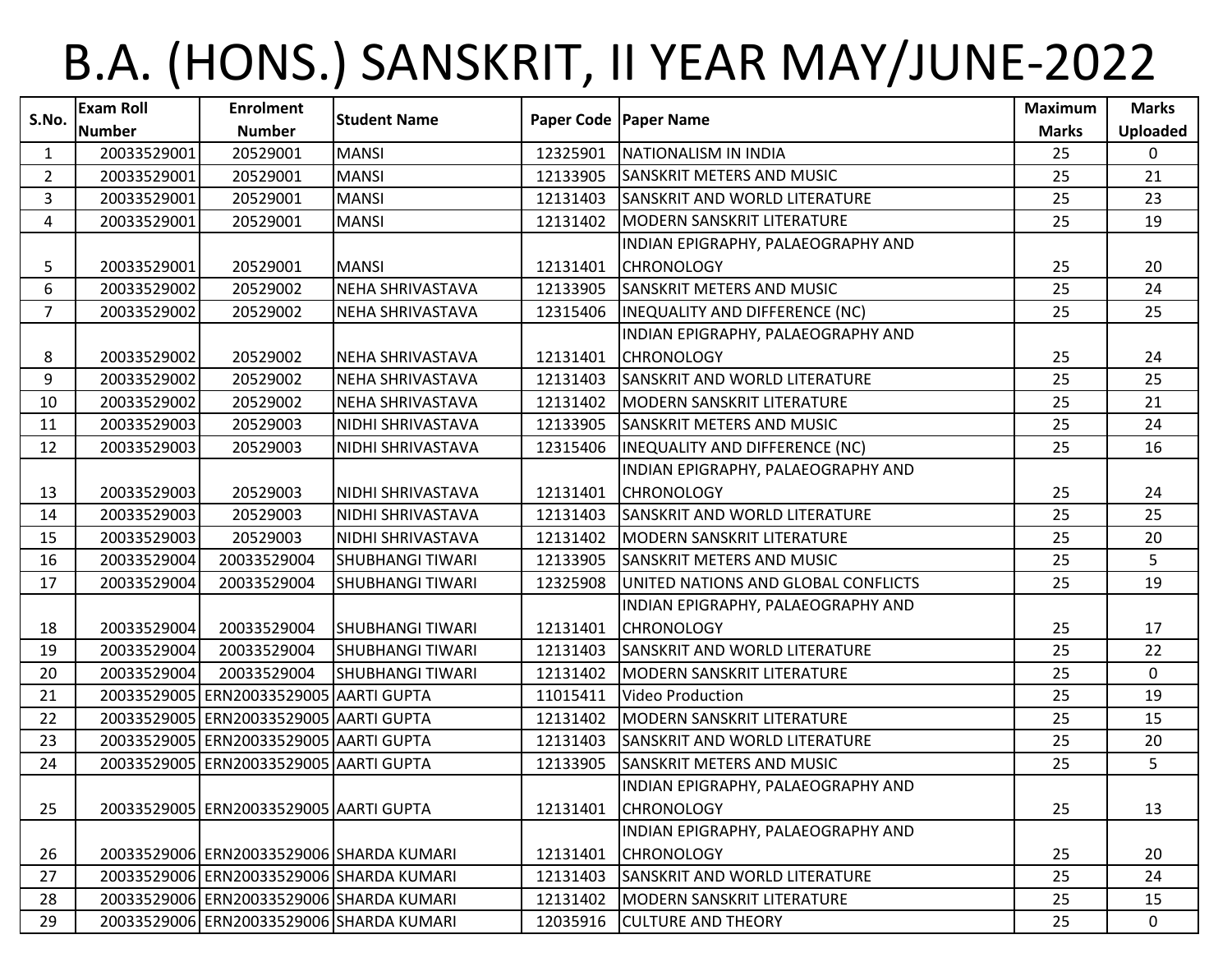| 30 |             | 20033529006 ERN20033529006 SHARDA KUMARI |                                           |          | 12133905 SANSKRIT METERS AND MUSIC   | 25 | 5           |
|----|-------------|------------------------------------------|-------------------------------------------|----------|--------------------------------------|----|-------------|
| 31 |             |                                          | 20033529007 ERN20033529007 KHUSHI AGARWAL | 12133905 | <b>SANSKRIT METERS AND MUSIC</b>     | 25 | 5           |
|    |             |                                          |                                           |          | INDIAN EPIGRAPHY, PALAEOGRAPHY AND   |    |             |
| 32 |             |                                          | 20033529007 ERN20033529007 KHUSHI AGARWAL | 12131401 | <b>CHRONOLOGY</b>                    | 25 | 17          |
| 33 |             |                                          | 20033529007 ERN20033529007 KHUSHI AGARWAL | 12131403 | <b>SANSKRIT AND WORLD LITERATURE</b> | 25 | 24          |
| 34 |             |                                          | 20033529007 ERN20033529007 KHUSHI AGARWAL | 12131402 | MODERN SANSKRIT LITERATURE           | 25 | 14          |
| 35 |             |                                          | 20033529007 ERN20033529007 KHUSHI AGARWAL |          | 12035916 CULTURE AND THEORY          | 25 | 9           |
| 36 | 20033529008 | 20529011                                 | <b>BABITA</b>                             | 12133905 | <b>SANSKRIT METERS AND MUSIC</b>     | 25 | 21          |
| 37 | 20033529008 | 20529011                                 | <b>BABITA</b>                             | 12055401 | HINDI KA VESHVIK PARIDRISHYE         | 25 | 22          |
|    |             |                                          |                                           |          | INDIAN EPIGRAPHY, PALAEOGRAPHY AND   |    |             |
| 38 | 20033529008 | 20529011                                 | <b>BABITA</b>                             | 12131401 | <b>CHRONOLOGY</b>                    | 25 | 23          |
| 39 | 20033529008 | 20529011                                 | <b>BABITA</b>                             | 12131403 | <b>SANSKRIT AND WORLD LITERATURE</b> | 25 | 24          |
| 40 | 20033529008 | 20529011                                 | <b>BABITA</b>                             | 12131402 | MODERN SANSKRIT LITERATURE           | 25 | 17          |
| 41 | 20033529009 | 20033529009                              | HIMANSHI PANDEY                           | 12133905 | <b>SANSKRIT METERS AND MUSIC</b>     | 25 | 24          |
|    |             |                                          |                                           |          | INDIAN EPIGRAPHY, PALAEOGRAPHY AND   |    |             |
| 42 | 20033529009 | 20033529009                              | <b>HIMANSHI PANDEY</b>                    | 12131401 | <b>CHRONOLOGY</b>                    | 25 | 25          |
| 43 | 20033529009 | 20033529009                              | <b>HIMANSHI PANDEY</b>                    | 12131403 | <b>SANSKRIT AND WORLD LITERATURE</b> | 25 | 25          |
| 44 | 20033529009 | 20033529009                              | HIMANSHI PANDEY                           | 12131402 | MODERN SANSKRIT LITERATURE           | 25 | 21          |
| 45 | 20033529009 | 20033529009                              | <b>HIMANSHI PANDEY</b>                    |          | 12035916 CULTURE AND THEORY          | 25 | 19          |
| 46 |             | 20033529010 ERN20033529010 ASHITA        |                                           | 12035916 | <b>CULTURE AND THEORY</b>            | 25 | 16          |
| 47 |             | 20033529010 ERN20033529010 ASHITA        |                                           | 12133905 | <b>SANSKRIT METERS AND MUSIC</b>     | 25 | 21          |
|    |             |                                          |                                           |          | INDIAN EPIGRAPHY, PALAEOGRAPHY AND   |    |             |
| 48 |             | 20033529010 ERN20033529010 ASHITA        |                                           | 12131401 | <b>CHRONOLOGY</b>                    | 25 | 24          |
| 49 |             | 20033529010 ERN20033529010 ASHITA        |                                           | 12131403 | <b>SANSKRIT AND WORLD LITERATURE</b> | 25 | 22          |
| 50 |             | 20033529010 ERN20033529010 ASHITA        |                                           | 12131402 | MODERN SANSKRIT LITERATURE           | 25 | 17          |
| 51 |             | 2003352901120KALCBHSA000014KHUSHI SONI   |                                           | 12131402 | MODERN SANSKRIT LITERATURE           | 25 | $\mathbf 0$ |
| 52 |             | 20033529011 LOKALCBHSA00001 KHUSHI SONI  |                                           | 12131403 | <b>SANSKRIT AND WORLD LITERATURE</b> | 25 | $\mathbf 0$ |
| 53 |             | 20033529011 LOKALCBHSA00001 KHUSHI SONI  |                                           | 12133905 | <b>SANSKRIT METERS AND MUSIC</b>     | 25 | 5           |
|    |             |                                          |                                           |          | INDIAN EPIGRAPHY, PALAEOGRAPHY AND   |    |             |
| 54 |             | 20033529011 LOKALCBHSA00001 KHUSHI SONI  |                                           | 12131401 | <b>CHRONOLOGY</b>                    | 25 | 17          |
| 55 |             | 20033529011 LOKALCBHSA00001 KHUSHI SONI  |                                           |          | 11015411   Video Production          | 25 | 19          |
| 56 | 20033529012 | 20529017                                 | PRIYA KUMARI                              | 12133905 | <b>SANSKRIT METERS AND MUSIC</b>     | 25 | 24          |
| 57 | 20033529012 | 20529017                                 | PRIYA KUMARI                              | 12055401 | HINDI KA VESHVIK PARIDRISHYE         | 25 | 22          |
| 58 | 20033529012 | 20529017                                 | PRIYA KUMARI                              | 12131403 | <b>SANSKRIT AND WORLD LITERATURE</b> | 25 | 24          |
| 59 | 20033529012 | 20529017                                 | PRIYA KUMARI                              | 12131402 | MODERN SANSKRIT LITERATURE           | 25 | 17          |
|    |             |                                          |                                           |          | INDIAN EPIGRAPHY, PALAEOGRAPHY AND   |    |             |
| 60 | 20033529012 | 20529017                                 | <b>PRIYA KUMARI</b>                       | 12131401 | <b>CHRONOLOGY</b>                    | 25 | 24          |
| 61 |             | 20033529013 ERN20033529013 POOJA         |                                           | 12133905 | <b>SANSKRIT METERS AND MUSIC</b>     | 25 | 19          |
| 62 |             | 20033529013 ERN20033529013 POOJA         |                                           | 12131403 | <b>SANSKRIT AND WORLD LITERATURE</b> | 25 | 23          |
| 63 |             | 20033529013 ERN20033529013 POOJA         |                                           | 12131402 | MODERN SANSKRIT LITERATURE           | 25 | 17          |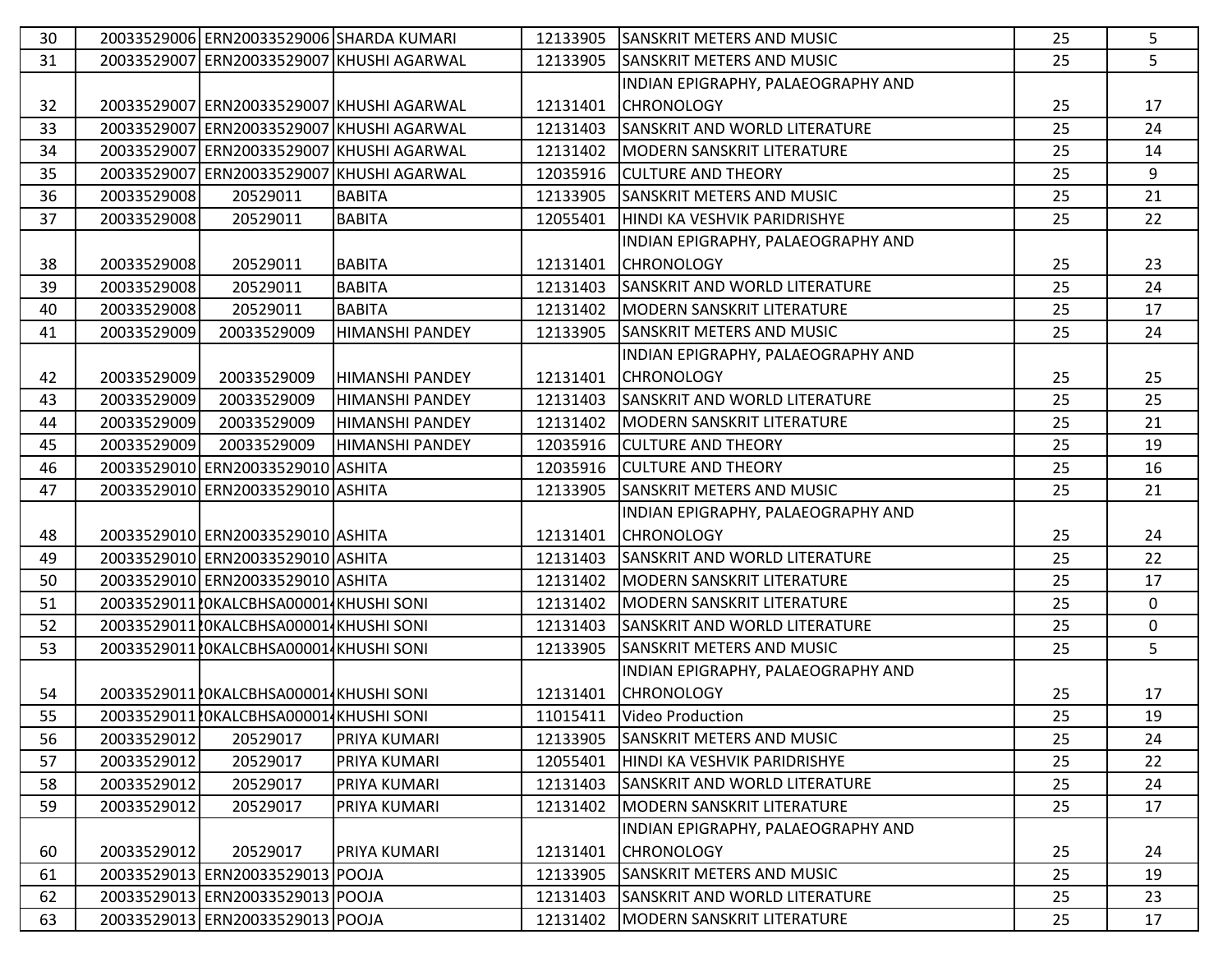|    |             |                                          |                     |          | INDIAN EPIGRAPHY, PALAEOGRAPHY AND         |    |    |
|----|-------------|------------------------------------------|---------------------|----------|--------------------------------------------|----|----|
| 64 |             | 20033529013 ERN20033529013 POOJA         |                     | 12131401 | <b>CHRONOLOGY</b>                          | 25 | 22 |
| 65 |             | 20033529013 ERN20033529013 POOJA         |                     | 12325901 | NATIONALISM IN INDIA                       | 25 | 18 |
|    |             |                                          |                     |          | INDIAN EPIGRAPHY, PALAEOGRAPHY AND         |    |    |
| 66 |             | 20033529014 ERN20033529014 SIMRAN        |                     | 12131401 | <b>CHRONOLOGY</b>                          | 25 | 23 |
| 67 |             | 20033529014 ERN20033529014 SIMRAN        |                     | 12131402 | MODERN SANSKRIT LITERATURE                 | 25 | 17 |
| 68 |             | 20033529014 ERN20033529014 SIMRAN        |                     | 12131403 | <b>SANSKRIT AND WORLD LITERATURE</b>       | 25 | 24 |
| 69 |             | 20033529014 ERN20033529014 SIMRAN        |                     | 12133905 | <b>SANSKRIT METERS AND MUSIC</b>           | 25 | 5  |
| 70 |             | 20033529014 ERN20033529014 SIMRAN        |                     | 11015411 | Video Production                           | 25 | 22 |
| 71 | 20033529015 | 20529020                                 | <b>REKHA SHARMA</b> | 12133905 | <b>SANSKRIT METERS AND MUSIC</b>           | 25 | 24 |
| 72 | 20033529015 | 20529020                                 | <b>REKHA SHARMA</b> | 12055401 | HINDI KA VESHVIK PARIDRISHYE               | 25 | 23 |
|    |             |                                          |                     |          | INDIAN EPIGRAPHY, PALAEOGRAPHY AND         |    |    |
| 73 | 20033529015 | 20529020                                 | <b>REKHA SHARMA</b> | 12131401 | <b>CHRONOLOGY</b>                          | 25 | 25 |
| 74 | 20033529015 | 20529020                                 | <b>REKHA SHARMA</b> | 12131403 | <b>SANSKRIT AND WORLD LITERATURE</b>       | 25 | 24 |
| 75 | 20033529015 | 20529020                                 | <b>REKHA SHARMA</b> | 12131402 | MODERN SANSKRIT LITERATURE                 | 25 | 20 |
| 76 | 20033529016 | 20529023                                 | <b>VIBHA PANDEY</b> | 12133905 | <b>SANSKRIT METERS AND MUSIC</b>           | 25 | 22 |
|    |             |                                          |                     |          | INDIAN EPIGRAPHY, PALAEOGRAPHY AND         |    |    |
| 77 | 20033529016 | 20529023                                 | <b>VIBHA PANDEY</b> | 12131401 | <b>CHRONOLOGY</b>                          | 25 | 23 |
| 78 | 20033529016 | 20529023                                 | <b>VIBHA PANDEY</b> | 12131403 | <b>SANSKRIT AND WORLD LITERATURE</b>       | 25 | 25 |
| 79 | 20033529016 | 20529023                                 | <b>VIBHA PANDEY</b> | 12131402 | MODERN SANSKRIT LITERATURE                 | 25 | 21 |
| 80 | 20033529016 | 20529023                                 | <b>VIBHA PANDEY</b> | 12325901 | NATIONALISM IN INDIA                       | 25 | 18 |
| 81 | 20033529017 | 20529024                                 | <b>TANNU KUMARI</b> | 12133905 | <b>SANSKRIT METERS AND MUSIC</b>           | 25 | 20 |
|    |             |                                          |                     |          | INDIAN EPIGRAPHY, PALAEOGRAPHY AND         |    |    |
| 82 | 20033529017 | 20529024                                 | <b>TANNU KUMARI</b> | 12131401 | <b>CHRONOLOGY</b>                          | 25 | 20 |
| 83 | 20033529017 | 20529024                                 | <b>TANNU KUMARI</b> | 12131403 | <b>SANSKRIT AND WORLD LITERATURE</b>       | 25 | 22 |
| 84 | 20033529017 | 20529024                                 | <b>TANNU KUMARI</b> | 12131402 | <b>MODERN SANSKRIT LITERATURE</b>          | 25 | 17 |
| 85 | 20033529017 | 20529024                                 | <b>TANNU KUMARI</b> | 32345402 | <b>INFORMATION SECURITY AND CYBER LAWS</b> | 25 | 19 |
| 86 |             | 20033529018 ERN20033529018 SAVITA        |                     | 12133905 | <b>SANSKRIT METERS AND MUSIC</b>           | 25 | 21 |
| 87 |             | 20033529018 ERN20033529018 SAVITA        |                     | 12055401 | HINDI KA VESHVIK PARIDRISHYE               | 25 | 20 |
|    |             |                                          |                     |          | INDIAN EPIGRAPHY, PALAEOGRAPHY AND         |    |    |
| 88 |             | 20033529018 ERN20033529018 SAVITA        |                     |          | 12131401 CHRONOLOGY                        | 25 | 19 |
| 89 |             | 20033529018 ERN20033529018 SAVITA        |                     |          | 12131403 SANSKRIT AND WORLD LITERATURE     | 25 | 24 |
| 90 |             | 20033529018 ERN20033529018 SAVITA        |                     | 12131402 | <b>MODERN SANSKRIT LITERATURE</b>          | 25 | 18 |
| 91 |             | 20033529019 ERN20033529019 SHIVANI KAPIL |                     | 12133905 | <b>SANSKRIT METERS AND MUSIC</b>           | 25 | 21 |
| 92 |             | 20033529019 ERN20033529019 SHIVANI KAPIL |                     | 12275401 | <b>INDIAN ECONOMY-II OR</b>                | 25 | 24 |
|    |             |                                          |                     |          | INDIAN EPIGRAPHY, PALAEOGRAPHY AND         |    |    |
| 93 |             | 20033529019 ERN20033529019 SHIVANI KAPIL |                     | 12131401 | <b>CHRONOLOGY</b>                          | 25 | 20 |
| 94 |             | 20033529019 ERN20033529019 SHIVANI KAPIL |                     | 12131403 | <b>SANSKRIT AND WORLD LITERATURE</b>       | 25 | 22 |
| 95 |             | 20033529019 ERN20033529019 SHIVANI KAPIL |                     | 12131402 | MODERN SANSKRIT LITERATURE                 | 25 | 17 |
| 96 | 20033529020 | 20529027                                 | <b>HIMANSHI</b>     | 12133905 | <b>SANSKRIT METERS AND MUSIC</b>           | 25 | 23 |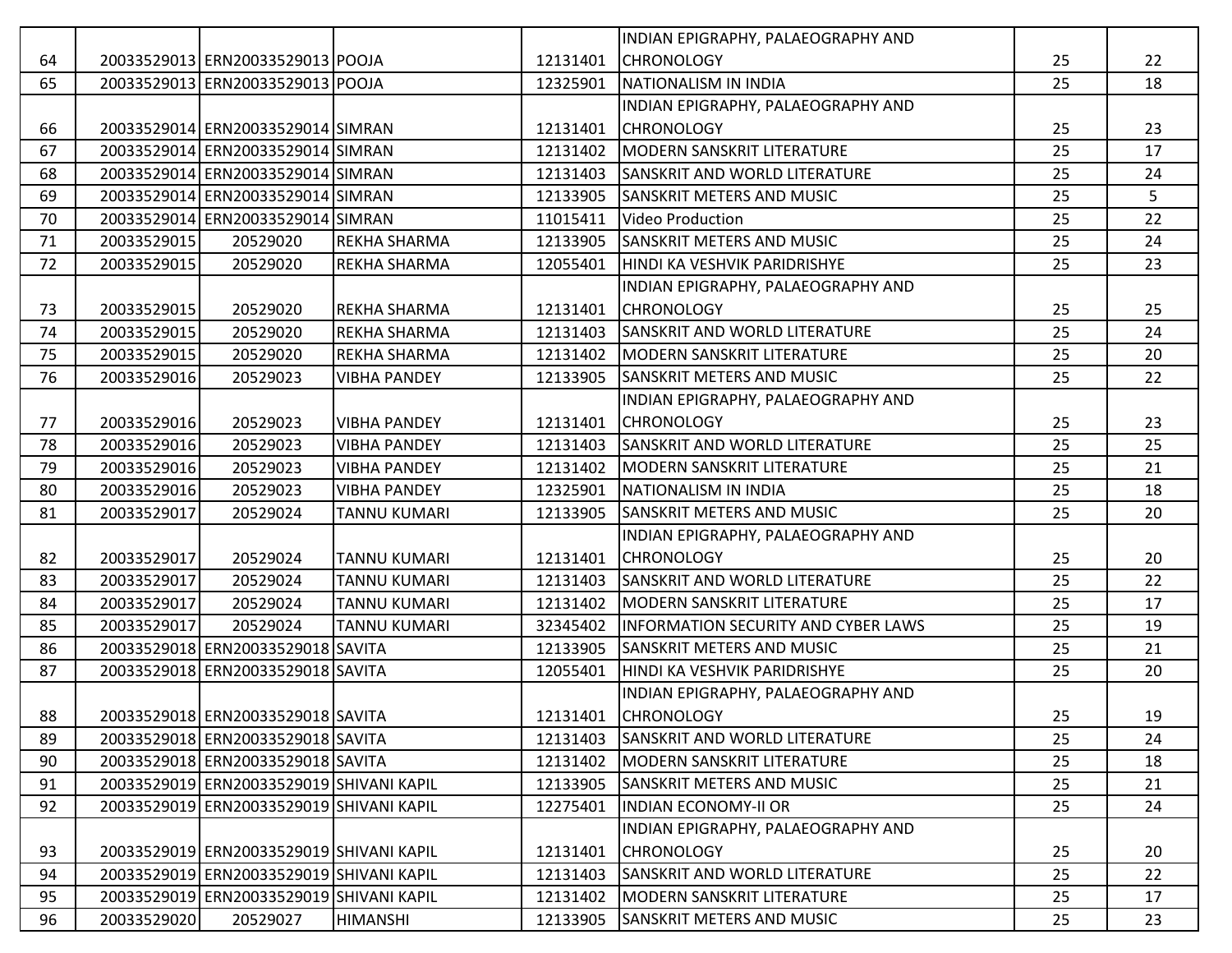| 97  | 20033529020 | 20529027                                 | <b>HIMANSHI</b> | 12055401 | HINDI KA VESHVIK PARIDRISHYE             | 25 | 23          |
|-----|-------------|------------------------------------------|-----------------|----------|------------------------------------------|----|-------------|
| 98  | 20033529020 | 20529027                                 | <b>HIMANSHI</b> | 12131403 | <b>SANSKRIT AND WORLD LITERATURE</b>     | 25 | 24          |
| 99  | 20033529020 | 20529027                                 | <b>HIMANSHI</b> | 12131402 | MODERN SANSKRIT LITERATURE               | 25 | 21          |
|     |             |                                          |                 |          | INDIAN EPIGRAPHY, PALAEOGRAPHY AND       |    |             |
| 100 | 20033529020 | 20529027                                 | <b>HIMANSHI</b> | 12131401 | <b>CHRONOLOGY</b>                        | 25 | 19          |
| 101 |             | 20033529021 ERN20033529021 CHANCHAL RANI |                 | 12133905 | <b>SANSKRIT METERS AND MUSIC</b>         | 25 | 23          |
|     |             |                                          |                 |          | INDIAN EPIGRAPHY, PALAEOGRAPHY AND       |    |             |
| 102 |             | 20033529021 ERN20033529021 CHANCHAL RANI |                 | 12131401 | <b>CHRONOLOGY</b>                        | 25 | 17          |
| 103 |             | 20033529021 ERN20033529021 CHANCHAL RANI |                 | 12131403 | <b>SANSKRIT AND WORLD LITERATURE</b>     | 25 | 25          |
| 104 |             | 20033529021 ERN20033529021 CHANCHAL RANI |                 | 12131402 | MODERN SANSKRIT LITERATURE               | 25 | 21          |
| 105 |             | 20033529021 ERN20033529021 CHANCHAL RANI |                 | 12035916 | <b>CULTURE AND THEORY</b>                | 25 | 8           |
| 106 |             | 20033529022 ERN20033529022 SAKSHI SHARMA |                 | 12133905 | <b>SANSKRIT METERS AND MUSIC</b>         | 25 | 5           |
|     |             |                                          |                 |          | INDIAN EPIGRAPHY, PALAEOGRAPHY AND       |    |             |
| 107 |             | 20033529022 ERN20033529022 SAKSHI SHARMA |                 | 12131401 | <b>CHRONOLOGY</b>                        | 25 | 18          |
| 108 |             | 20033529022 ERN20033529022 SAKSHI SHARMA |                 | 12131403 | SANSKRIT AND WORLD LITERATURE            | 25 | 22          |
| 109 |             | 20033529022 ERN20033529022 SAKSHI SHARMA |                 | 12131402 | MODERN SANSKRIT LITERATURE               | 25 | $\mathbf 0$ |
| 110 | 20033529022 | ERN20033529022 SAKSHI SHARMA             |                 | 22415404 | <b>PROJECT MANAGEMENT AND TECHNIQUES</b> | 25 | 15          |
| 111 |             | 20033529023 LOKALCBHSA00000 ASTHA THOOL  |                 | 12133905 | <b>SANSKRIT METERS AND MUSIC</b>         | 25 | 5           |
|     |             |                                          |                 |          | INDIAN EPIGRAPHY, PALAEOGRAPHY AND       |    |             |
| 112 |             | 20033529023 LOKALCBHSA00000 ASTHA THOOL  |                 | 12131401 | <b>CHRONOLOGY</b>                        | 25 | 23          |
| 113 |             | 20033529023 LOKALCBHSA00000 ASTHA THOOL  |                 | 12131403 | <b>SANSKRIT AND WORLD LITERATURE</b>     | 25 | 24          |
| 114 |             | 20033529023 LOKALCBHSA00000 ASTHA THOOL  |                 | 12131402 | MODERN SANSKRIT LITERATURE               | 25 | 16          |
| 115 |             | 20033529023 LOKALCBHSA00000 ASTHA THOOL  |                 | 12295404 | Sustainable Resource Development         | 25 | 16          |
| 116 |             | 20033529024 ERN20033529024 ANJANI KUMARI |                 | 12325901 | <b>NATIONALISM IN INDIA</b>              | 25 | 15          |
| 117 |             | 20033529024 ERN20033529024 ANJANI KUMARI |                 | 12133905 | <b>SANSKRIT METERS AND MUSIC</b>         | 25 | 5           |
|     |             |                                          |                 |          | INDIAN EPIGRAPHY, PALAEOGRAPHY AND       |    |             |
| 118 |             | 20033529024 ERN20033529024 ANJANI KUMARI |                 | 12131401 | <b>CHRONOLOGY</b>                        | 25 | 18          |
| 119 |             | 20033529024 ERN20033529024 ANJANI KUMARI |                 | 12131403 | <b>SANSKRIT AND WORLD LITERATURE</b>     | 25 | 23          |
| 120 |             | 20033529024 ERN20033529024 ANJANI KUMARI |                 | 12131402 | <b>MODERN SANSKRIT LITERATURE</b>        | 25 | 16          |
| 121 | 20033529025 | 20529031                                 | Kajal Girdhar   | 12133905 | <b>SANSKRIT METERS AND MUSIC</b>         | 25 | 5           |
|     |             |                                          |                 |          | INDIAN EPIGRAPHY, PALAEOGRAPHY AND       |    |             |
| 122 | 20033529025 | 20529031                                 | Kajal Girdhar   | 12131401 | <b>CHRONOLOGY</b>                        | 25 | 0           |
| 123 | 20033529025 | 20529031                                 | Kajal Girdhar   | 12131403 | <b>SANSKRIT AND WORLD LITERATURE</b>     | 25 | 23          |
| 124 | 20033529025 | 20529031                                 | Kajal Girdhar   | 12131402 | MODERN SANSKRIT LITERATURE               | 25 | 0           |
| 125 | 20033529025 | 20529031                                 | Kajal Girdhar   | 62315518 | Culture and Everyday Life in India       | 25 | 0           |
| 126 | 20033529026 | 20529015                                 | PRIYANKA KUMARI | 12133905 | <b>SANSKRIT METERS AND MUSIC</b>         | 25 | 19          |
| 127 | 20033529026 | 20529015                                 | PRIYANKA KUMARI | 12055401 | HINDI KA VESHVIK PARIDRISHYE             | 25 | 22          |
|     |             |                                          |                 |          | INDIAN EPIGRAPHY, PALAEOGRAPHY AND       |    |             |
| 128 | 20033529026 | 20529015                                 | PRIYANKA KUMARI | 12131401 | <b>CHRONOLOGY</b>                        | 25 | 19          |
| 129 | 20033529026 | 20529015                                 | PRIYANKA KUMARI | 12131403 | SANSKRIT AND WORLD LITERATURE            | 25 | 24          |